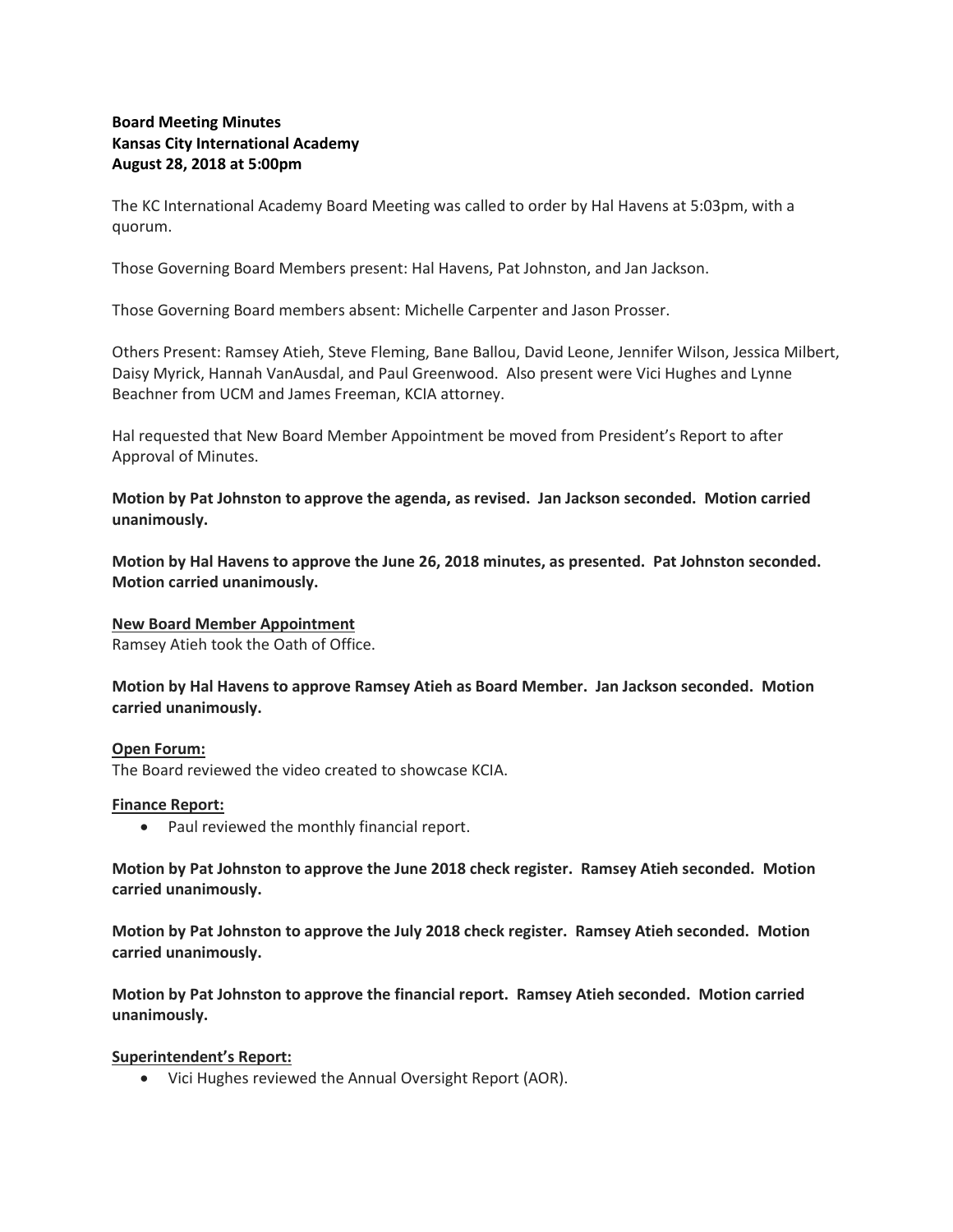- Jennifer Wilson and Lynne Beachner reviewed the Remedial Plan between KCIA and UCM. UCM requires remedial plans for schools whose overall percentage of points on the annual APR is below 70. The UCM teams meets with school leaders annually to set goals for improvement in specific academic areas and then monitors implementation of the goals over the course of the school year.
- Jennifer Wilson shared on attendance and enrollment 626 currently enrolled; grades 1, 3, 4, 7, and 8 are full, openings in transitional kindergarten, kindergarten, grades 2, 5 and 6; FY18 90/90 is anticipated to be 92.6%.
- Jennifer Wilson reported 350 students attended all 19 days of Summer School 2018, down from 440 in Summer School 2017.
- Dr. Fleming reported 400-500 students attended Back to School Night on August 6, 2018.
- Dr. Leone reported normal start-of-year routing challenges for transportation. He noted afterschool activities will begin the second week of September.
- Daisy Myrick gave an ELL update. She noted 374 students are receiving EL services; 7 or 8 transitional kindergarten students will likely be ELL, but they won't be tested until spring 2019. She talked about the benefits of the sheltered classroom model.
- Jessica Milbert gave a Curriculum & Instruction update. New math curriculum was purchased for K-8; partnering with Lit Lab KC and Achievement Network; 2 full-time AmeriCorps tutors are working with K-3; 2 full-time Kansas City Teacher Residency (KCTR) residents are co-teaching in 5<sup>th</sup> grade classrooms. She reviewed reading data.
- Dr. Fleming indicated the School Goals approved in October 2017 would be updated in October or November 2018. He compared FY18 to FY19. FY18 – 62 teachers, FY19 – 72; FY19 – 50 of 62 staff retained, 4 resigned, 8 non-renewed; FY18 – 6 ELL certified teachers, FY19 – 20, plus 8 currently in the program. Facility improvements that will be completed in FY19 include remodel of auditorium into 3 new middle school science classrooms and a meeting room, 2 new transitional kindergarten classrooms, a soccer field, and a basketball court.
- Dr. Fleming shared current personnel report. No new appointments and resignations since June. He noted the nurse will be going from 4 days/week down to 3, but another nurse has been hired for 2 days/week.
- MCPSA Conference is October 3-5, 2018. Board members registered are: Ramsey Atieh, Michelle Carpenter, Hal Havens, Jan Jackson, and Pat Johnston.
- Vici Hughes reviewed the charter renewal process.
- Dr. Leone gave a middle school update; 16 students are in enrolled in Algebra I, 40 in advanced science, and 40 in advanced guided reading. His goal is for every  $8<sup>th</sup>$  grader to take Algebra I.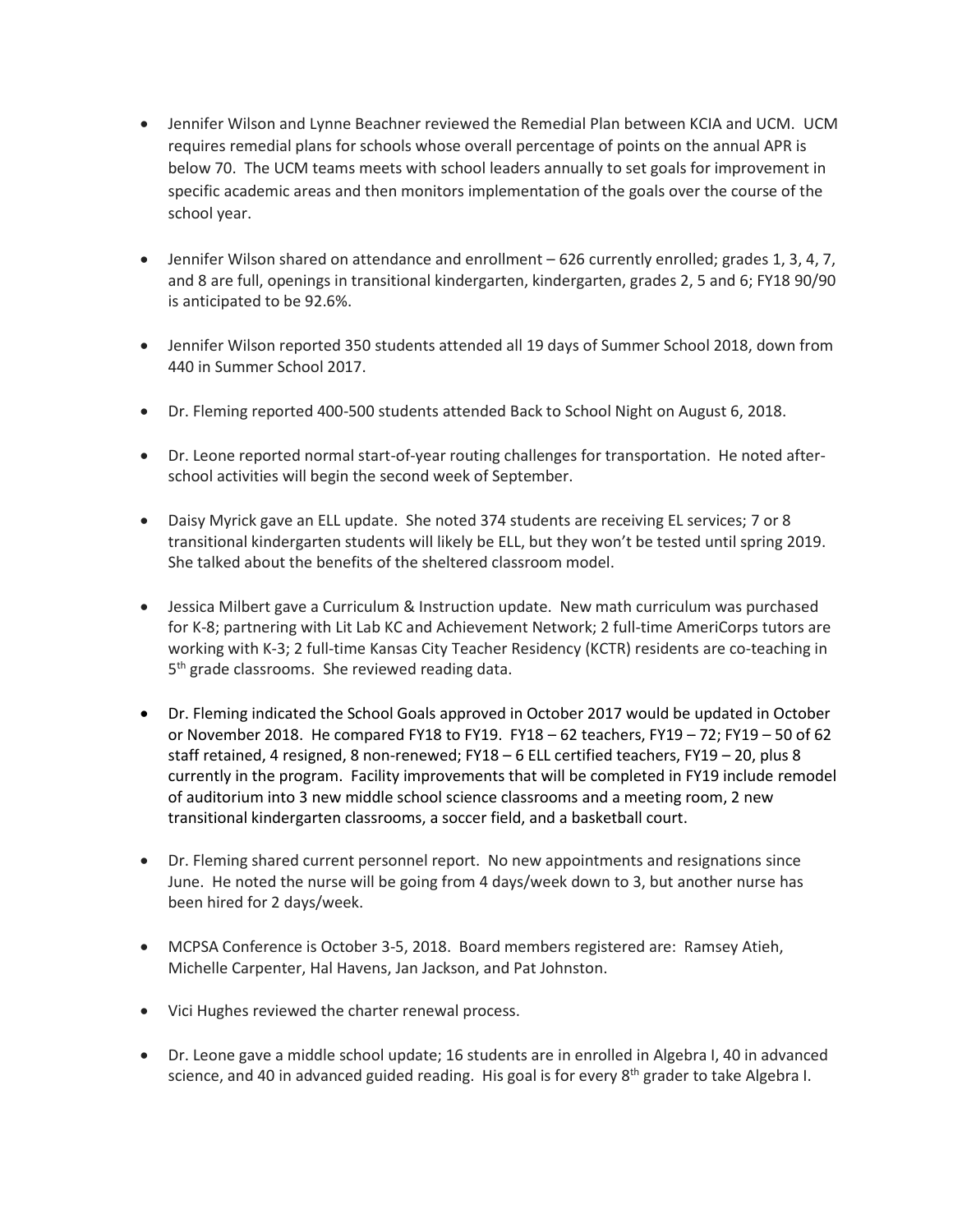Hannah VanAusdal gave an update on elementary start-of school.

# **Motion by Pat Johnston to approve the Employee Handbook and the Student/Parent Handbook. Jan Jackson seconded. Motion carried unanimously.**

## **President's Report:**

James Freeman presented the restated Articles of Incorporation.

# **Motion by Pat Johnston to approve the restated Articles of Incorporation as presented. Ramsey Atieh seconded. Motion carried unanimously.**

- James Freeman reviewed the current Bylaws. The following revisions were made:
	- $\circ$  Article IV, Section 4.2 (a) Board should always have an odd number of members.
	- $\circ$  Article IV, Section 4.2 (b) remove Parent Director, but the Board will still search for one.
	- $\circ$  Article IV, Section 4.3 (a) annual meeting must be in July
	- $\circ$  Article IV, Section 4.3 (b) terms of office shall be as follows:
		- 3-year term Hal Havens and Jan Jackson
		- 2-year term Ramsey Atieh and Pat Johnston
		- 1-year term Michelle Carpenter and Jason Prosser
	- o Article V, Section 5.2 Board shall meet once per month.
	- o Article V, Section 5.14 designate Director of Finance as Record Custodian.
	- $\circ$  Article V, Section 5.15 Record Custodian must be Cc'd on any discussion related to the Board members' service on the Board.
	- o Article VI, Section 6.7 eliminate Chair of the Board position.
- KCIA e-mails will be established for Record Custodian and Board members.
- James Freeman shared information regarding prevailing wage. State statute says entities supported by tax dollars must comply with prevailing wage laws for all non-maintenance projects, but other State statutes say charter schools are exempt. His advice is to comply with prevailing wage laws for non-maintenance projects in order to avoid any penalties. He noted a prevailing wage determination should be obtained before a project actually starts.
- James Freeman addressed the question of whether KCIA needs to have a business license with KCMO. He noted public schools are exempt from zoning and other ordinances because they are a public entity, and public entities cannot regulate each other. He doesn't feel KCIA needs a business license and is working to get KCMO to classify KCIA as exempt. Hal Havens is also working with the City to classify KCIA as exempt, as they did on the last 3 projects.
- James Freeman is preparing to refile KCIA's Tax Exempt application with Jackson County for the parking lot and other areas.